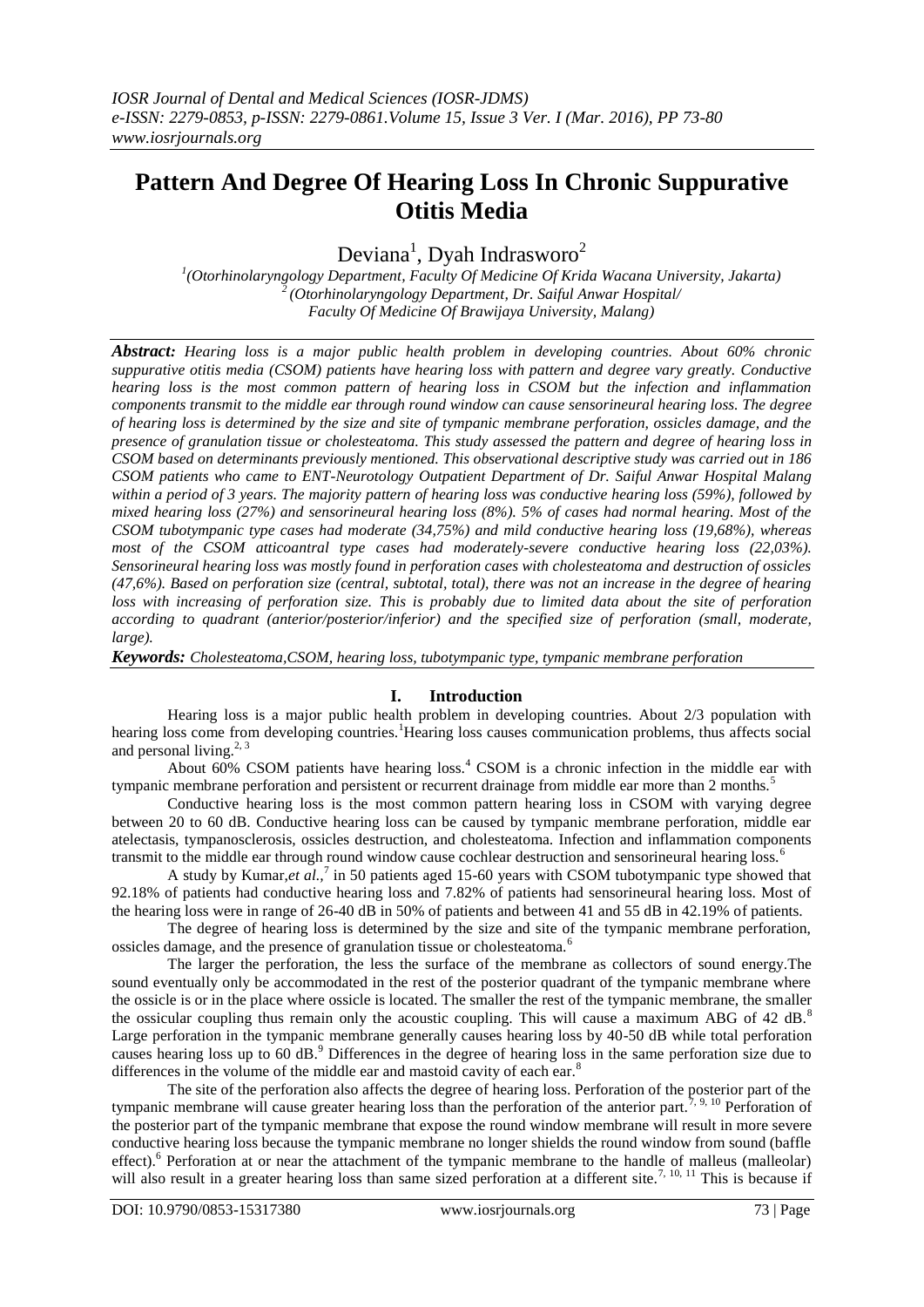the contact between the tympanic membrane and malleus manubrium is lost, the ability of handle of malleus to move will be affected. The tympanic membrane is effective only so far as it communicates its motion through its attachment to the handle of malleus and not otherwise.<sup>7</sup>

Granulation tissue is the most common finding associated with CSOM and is a consequence of inflammation. Granulation tissue within the middle ear cavity will inhibit ossicular mobility, causing conductive hearing loss. Granulation tissue that has eroded much of the ossicular chain may only cause minimal hearing loss if sound is able to be transmitted through these lesions to reach inner ear via stapes or footplate.<sup>6</sup>

Cholesteatoma in the middle ear cavity can affect hearing. The degree of hearing loss depends on the size and whether cholesteatoma is associated with the ossicular chain or whether its expansion has eroded the ossicular chain.<sup>9</sup>

The association of incus and stapes throughsoft tissues will improve hearing at low frequencies. The elastic association between ossicles will transmit low frequency sounds, but will not effectively transmit high frequency sounds.<sup>13</sup> The growth of cholesteatoma will establish the association between the tympanic membrane and stapes, causing hearing improvement that is "paradox" with the development of the disease.<sup>7, 13</sup>When left untreated, the further growth of cholesteatoma will cause sensorineural hearing loss due to erosion into chochlea.<sup>13</sup>

Cochlear damage in patients with CSOM might due to bacterial toxins that diffuse through the round window membrane. These toxins may cause biochemical changes in the perilymph and endolymph, causing damage of the Organ of Corti. Macromolecules flow such as proteins in perilymph more often occurs in the state of the middle ear inflammation, due to increased vascular permeability.<sup>12</sup> Damage to the hair cells of the cochlea especially those at the cochlear base, where the hair cells are sensitive to high frequency sound.<sup>13</sup>

A Study by Kasliwal, *et al*., <sup>12</sup> in 510 CSOM cases with sensorineural hearing loss showed that the tympanic membrane perforation was mostly attic perforation (40.2%), followed by central-small (10.6%), central-moderate (20.8%), central-large (20.4%) and subtotal perforation (8%). Cholesteatoma found in 51.6% of cases. The ossicular chain was found intact in 51.2% of cases. There was a significant association between the sensorineural hearing loss and the presence of cholesteatoma and the destruction of ossicles.

Sensorineural hearing loss in CSOM might also be caused by mechanical occlusion of the oval window by granulation tissue, cholesteatoma or pus; fixation of the ossicular chain due to chronic inflammatory process (Carhart's effect) in otosclerosis; or fistula induced by the presence of cholesteatoma (caused sensorineural hearing loss, vertigo and nystagmus).<sup>13</sup>

The objective of this present study is to assess the pattern and degree of hearing loss in CSOMbased on the type of CSOM, size and site of perforation, and the presence of pathological tissues (granulation, cholesteatoma, and destruction of ossicles).

## **II. Method**

This observational descriptive study was carried out in ENT-Neurotology Outpatient Department of Dr. Saiful Anwar Hospital Malang during March - April 2013. All CSOM patients who came to ENT-Neurotology Outpatient Department of Dr. Saiful Anwar Hospital Malang in the period January 1, 2008 - December 31, 2012 were included in this study. Data was collected from the medical records of patients who met the CSOM diagnosis and underwent pure tone audiometry. CSOM is defined bya chronic infection in the middle ear with tympanic membrane perforation and persistent or recurrent drainage from middle ear more than 2 months.

The samples was assessed based on gender, age, duration of otorrhea, laterality of CSOM (unilateral, bilateral), type of CSOM (tubotympanic, atticoantral), site of perforation (central, subtotal, total, marginal, attic), and presence of pathological tissues (granulation, cholesteatoma, destructionof ossicles).

Based on the type of hearing loss, the samples are grouped into: $14, 15$ 

- 1. Normal hearing: air conduction (AC) and bone conduction (BC) are in the normal range ( $\leq$  25 dB), AC and BC overlap (no gap).
- 2. Conductive hearing loss: BC normal or  $<$  25 dB, AC  $>$  25 dB, there is a gap (there is a difference between AC and BC greater than or equal to 10 dB in minimum 2 adjacent frequencies).
- 3. Sensorineural hearing loss: AC and BC> 25 dB, AC and BC overlap (no gap).

4. Mixed hearing loss: BC> 25 dB, AC is greater than BC, there is a gap.

Based on the degree of hearing loss, the samples are grouped into:Normal (hearing range 0-25 dB), Mild ( $> 25-40$  dB), moderate( $> 40-55$  dB), moderately severe ( $> 55-70$  dB), severe ( $> 70-90$  dB), andprofound  $(>90 \text{ dB})$ .<sup>15</sup>

## **III. Results**

There were 208 CSOM patients who came to ENT-Neurotology Outpatient Department of Saiful Anwar Hospital Malang in the period January 1, 2008 - December 31, 2012. 14 patients aged over 60 years who had a risk of presbycusis (bilateral sensorineural deafness),<sup>16</sup>7 patients who had a history of mastoidectomy or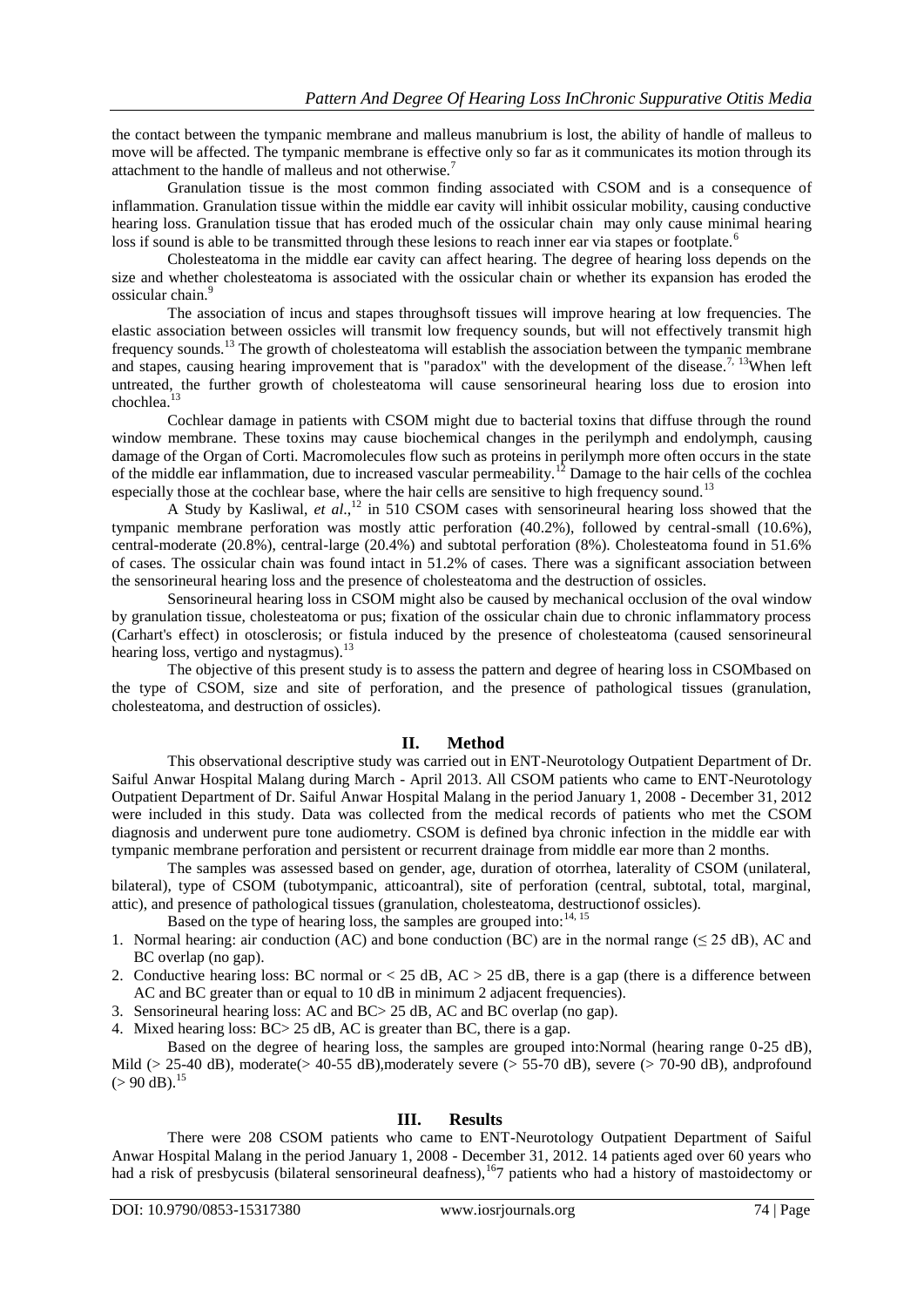myringoplasty, and 1 patient who had external ear abnormalities (external auditory canal stenosis) which might interfere with the actual results of hearing loss caused by CSOM were excluded. Therefore, further data analysis was performed on 186 patients.

Out of 186 patients, 54,84% of patients were female and 45,16% of patients were male. The majority of patients were among the age group 21-30 years (24,73%) (Table 1).

|             | Male            |       | Female          |               | Total           |       |  |
|-------------|-----------------|-------|-----------------|---------------|-----------------|-------|--|
| Age (years) | No. of patients | $\%$  | No. of patients | $\frac{0}{0}$ | No. of patients | %     |  |
| $7-10$      |                 | 1.61  |                 | 2.15          |                 | 3.76  |  |
| 11-20       |                 | 9.14  | 19              | 10.22         | 36              | 19.35 |  |
| $21-30$     | 28              | 15.05 | 18              | 9.68          | 46              | 24.73 |  |
| $31-40$     | 14              | 7.53  | 18              | 9.68          | 32              | 17.20 |  |
| $41 - 50$   |                 | 6.99  | 25              | 13.44         | 38              | 20.43 |  |
| 51-60       |                 | 4.84  | 18              | 9.68          | 27              | 14.52 |  |
| Total       |                 | 45.16 | 102             | 54.84         | 186             | 100   |  |

| Table 1. Distribution of patients based on gender and age |  |  |
|-----------------------------------------------------------|--|--|
|-----------------------------------------------------------|--|--|







Figure 2. Distribution of patients based on CSOM laterality

Most patients came after had otorrhea for 2 months until 5 years (53,23%) (Fig.1). CSOM was more common in one ear/unilateral (67,2%) than both ears/bilateral (32,8%) (Fig.2).

CSOM tubotympanic type was found in 188 ears (76,11%) and CSOM atticoantral type (with cholesteatoma) was found in 59 ears (23,89%). Most type of perforation in CSOM cases was central perforation (40,08%). In CSOM tubotympanic type, most cases had central (51,6%) and subtotal (25%) perforation. In CSOM atticoantral type, most cases had total (47,46%) and attic (42,73%) perforation (Table 2).

**Table 2.** Distribution of patients based on CSOM type and site of perforation

|                     | Tubotympanic type |       | Atticoantral type |       | Total       |       |  |
|---------------------|-------------------|-------|-------------------|-------|-------------|-------|--|
| Site of perforation | No. of ears       | %     | No. of ears       | $\%$  | No. of ears | $\%$  |  |
| Central             |                   | 51.60 |                   | 3.39  | 99          | 40.08 |  |
| Subtotal            | 47                | 25.00 |                   | 6.78  | 51          | 20.65 |  |
| Total               |                   | 16.49 | 28                | 47.46 | 59          | 23.89 |  |
| Marginal            |                   | 3.19  |                   | 0.00  |             | 2.43  |  |
| Attic               |                   | 3.72  | 25                | 42.37 | 32          | 12.96 |  |
| Total               | 188               | 100   | 59                | 100   | 247         | 100   |  |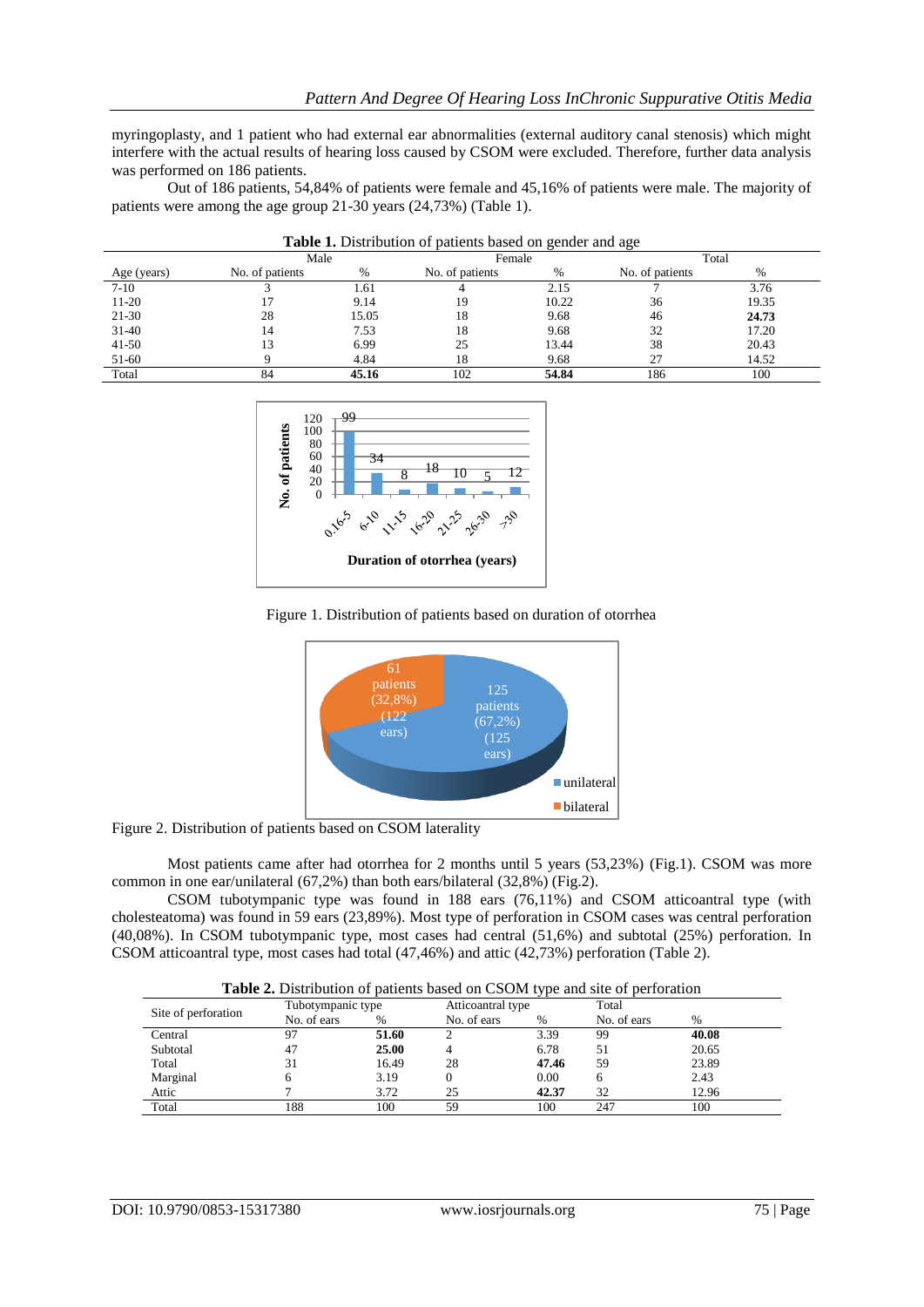

Figure 3. Distribution of patients based on integrity of ossicles and pathological tissue.

Most ears with CSOM had intact ossicles (182 ears (73,68%)). Out of 188 earswith CSOM tubotympanic type, most of them had intact ossicles (168 ears (89,36%)). Out of 59 ears with CSOM atticoantral type, most of them had a destruction of ossicles (76,27%). Based on pathological tissue, most ears with CSOM had no pathological tissue (153 ears (61,94%)). Granulation tissues were found in 35 ears (14,17%) (Fig. 3).



Figure 4. Distribution of hearing pattern in CSOM

Most cases had conductive hearing loss (59%), followed by mixed hearing loss (27%) and sensorineural hearing loss (8%). 5% of cases had normal hearing threshold (Fig. 4).

Out of 188 ears with CSOM tubotympanic type, 115 ears (61,17%) had conductive hearing loss, 54 ears (28,72%) had mixed hearing loss, 11 ears (5,85%) had sensorineural hearing loss, and 8 ears (4,26%) had normal hearing threshold. Most of the CSOM tubotympanic type cases had moderate conductive hearing loss (65 ears (34,75%)), followed by mild conductive hearing loss (37 ears (19,68%)) (Table 3).

Out of 59 ears with CSOM atticoantral type, 30 ears (50,85%) had conductive hearing loss, 14 ears (23,73%) had mixed hearing loss, 10 ears (16,95%) had sensorineural hearing loss, and 5 ears (8,48%) had normal hearing threshold. Most of the CSOM atticoantral type cases had moderately-severe conductive hearing loss (13 ears (22,03%)) (Table 3).

| Table 3. Distribution of type and degree of hearing loss in CSOM |
|------------------------------------------------------------------|
|------------------------------------------------------------------|

| Degree      | Hearing pattern |      |              |       |                       |       |                    |       |  |  |
|-------------|-----------------|------|--------------|-------|-----------------------|-------|--------------------|-------|--|--|
|             | Normal          |      | Conductive   |       | Sensorineural hearing |       | Mixed hearing loss |       |  |  |
|             |                 |      | hearing loss |       | loss                  |       |                    |       |  |  |
|             | <b>TT</b>       | AA   | TT           | AA    | <b>TT</b>             | AA    | <b>TT</b>          | AA    |  |  |
| Mild        | 8               |      | 37           |       | $\sim$                |       |                    |       |  |  |
| Moderate    |                 |      | 65           |       | $\Omega$              |       |                    |       |  |  |
| Moderately- |                 |      | 11           | 13    | ◠                     |       | 16                 |       |  |  |
| Severe      |                 |      |              |       |                       |       |                    |       |  |  |
| Severe      |                 |      |              |       |                       |       | 20                 |       |  |  |
| Profound    |                 |      |              |       |                       | ົ     | 14                 |       |  |  |
| Total       | 8               |      | 115          | 30    | 11                    | 10    | 54                 | 14    |  |  |
| %           | 4.26            | 8.48 | 61.17        | 50.85 | 5.85                  | 16.95 | 28.72              | 23.73 |  |  |

TT : CSOM tubotympanic type, AA: CSOM atticoantral type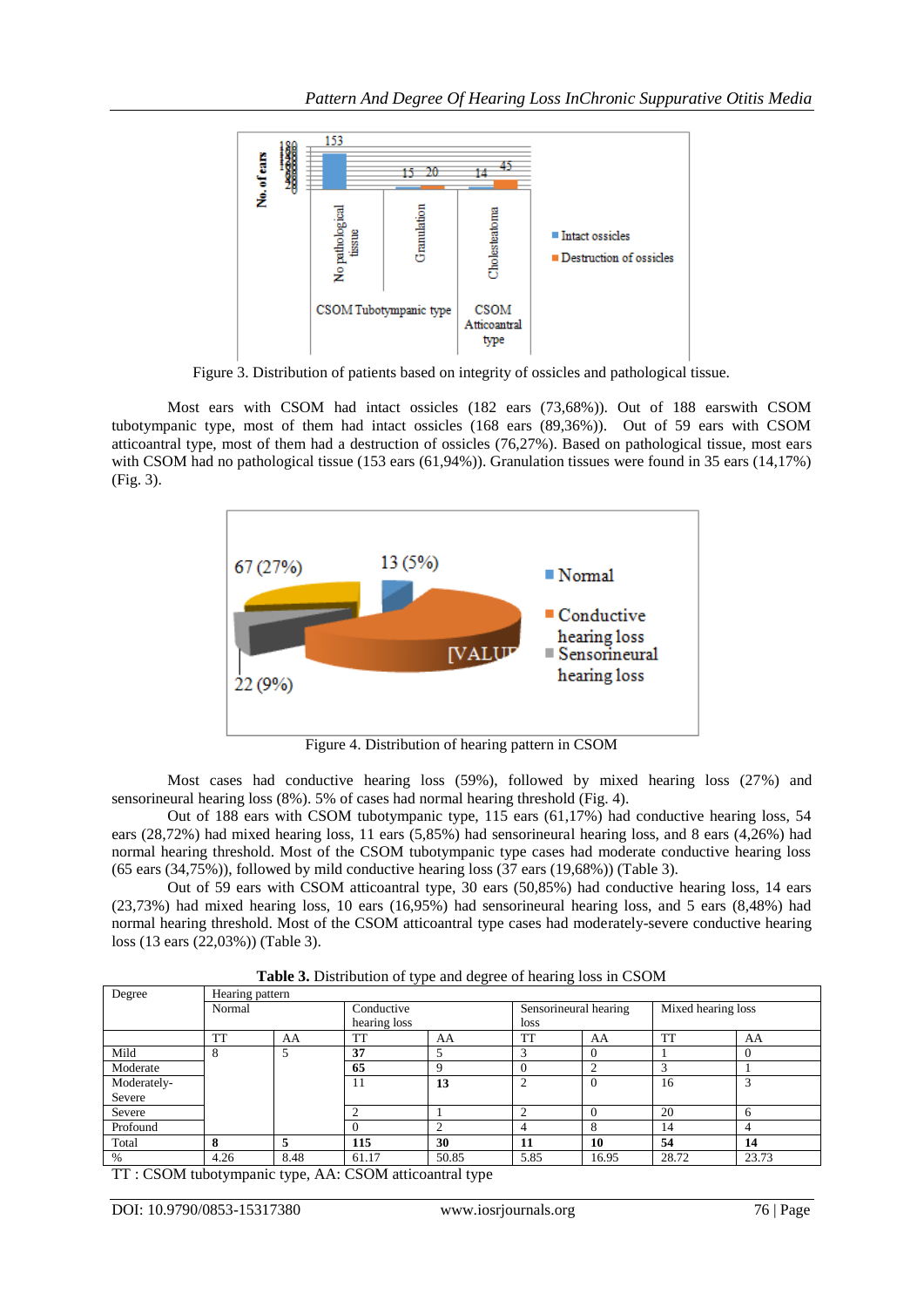Out of 13 ears with normal hearing threshold, 2 ears had central perforation(without pathological tissue), 4 ears had total perforation (1 without pathological tissue, 2 with granulation tissues, 1 with cholesteatoma), 2 ears had marginal perforation (without pathological tissue), and 5 ears had attic perforation (4 with granulation, 1 with cholesteatoma) (Table 4).

| Site of perforation | Pathological tissue                     | No. of ears | $\frac{0}{0}$ |
|---------------------|-----------------------------------------|-------------|---------------|
| Central             | ь.                                      |             | 15.4          |
| Total               | ÷                                       |             | 7.7           |
|                     | Granulation $+$ intact ossicles         |             | 7.7           |
|                     | Granulation $+$ destruction of ossicles |             | 7.7           |
|                     | Cholesteatoma + destruction of ossicles |             | 7.7           |
| Marginal            | ( – )                                   |             | 15.4          |
| Attic               | Granulation $+$ intact ossicles         |             | 7.7           |
|                     | Granulation $+$ destruction of ossicles |             | 23.1          |
|                     | Cholesteatoma + destruction of ossicles |             | 7.7           |
| Total               |                                         | 13          | 100.0         |

| Table 4. Distribution of normal hearing threshold based on perforation site and pathological tissue |
|-----------------------------------------------------------------------------------------------------|
|-----------------------------------------------------------------------------------------------------|

The effect of perforation size on the degree of hearing loss was assessed atCSOM cases with central, subtotal or total perforation which had conductive hearing loss. Based on perforation size (central, subtotal, total), there was noan increase in the degree of hearing loss with increasing of perforation size. Mild conductive hearing loss was found in 22 earswith central perforation, 11 cases with subtotal perforation, and 5 cases with total perforation. Moderate conductive hearing loss was found in 29 cases with central perforation, 20 cases with subtotal perforation, and 15 cases with total perforation. Moderately-severe conductive hearing loss was found in 6 cases with central perforation, 6 cases with subtotal perforation, and 7 cases with total perforation. Severe conductive hearing loss was found in 1 case with central perforation and 1 case with subtotal perforation. Profound conductive hearing loss was found in 1 case with central perforation and 1 case with total perforation (Table 5).

Table 5. Distribution of conductive hearing loss based on perforation site and pathological tissue

| Site of     | Pathological tissue             |                | Degree of hearing loss |                |              |              |                |  |
|-------------|---------------------------------|----------------|------------------------|----------------|--------------|--------------|----------------|--|
| perforation |                                 | Mild           | Moderate               | Moderatel      | Severe       | Profound     | no. of         |  |
|             |                                 |                |                        | y-Severe       |              |              | ears           |  |
| Central     | No pathological tissue          | 22             | 28                     | 6              | $\mathbf{1}$ | $\mathbf{0}$ | 57             |  |
|             | $Cholesteatoma +$               | 0              | $\mathbf{1}$           | 0              | $\mathbf{0}$ | $\mathbf{1}$ | $\overline{2}$ |  |
|             | destruction of ossicles         |                |                        |                |              |              |                |  |
| Subtotal    | No pathological tissue          | 7              | 15                     | $\mathbf{2}$   | 1            | $\mathbf{0}$ | 25             |  |
|             | $Gramulation + intact$          | 1              | 3                      | $\overline{c}$ | $\mathbf{0}$ | $\mathbf{0}$ | 6              |  |
|             | ossicles                        |                |                        |                |              |              |                |  |
|             | $C$ ranulation + destruction of | $\mathbf{2}$   | $\overline{2}$         | 0              | $\theta$     | $\mathbf{0}$ | $\overline{4}$ |  |
|             | ossicles                        |                |                        |                |              |              |                |  |
|             | $Cholesteatoma +$               | 1              | $\mathbf{0}$           | $\mathbf{2}$   | $\mathbf{0}$ | $\mathbf{0}$ | 3              |  |
|             | destruction of ossicles         |                |                        |                |              |              |                |  |
| Total       | No pathological tissue          | $\mathbf{2}$   | 7                      | 1              | $\mathbf{0}$ | $\mathbf{0}$ | 10             |  |
|             | $Gramulation + intact$          | 1              | 3                      | $\bf{0}$       | $\mathbf{0}$ | $\mathbf{0}$ | $\overline{4}$ |  |
|             | ossicles                        |                |                        |                |              |              |                |  |
|             | $C$ ranulation + destruction of | $\mathbf{0}$   | 3                      | 0              | $\theta$     | $\mathbf{0}$ | 3              |  |
|             | ossicles                        |                |                        |                |              |              |                |  |
|             | $Cholesteatoma +$               | $\overline{c}$ | $\mathbf{2}$           | 6              | $\mathbf{0}$ | 1            | 11             |  |
|             | destruction of ossicles         |                |                        |                |              |              |                |  |

Sensorineural hearing loss was found in 21 ears. Most ears had tympanic membrane perforation with cholesteatoma and destruction of ossicles (33,3% in total perforation, 14,3% in attic perforation). In the remaining, sensorineural hearing loss also was found in tympanic membrane perforation without pathological tissue (19% in central perforation, 9,52% in total perforation, and 4,76% in marginal perforation) and in tympanic membrane perforation with granulation tissues (4,76% in central perforation and 14,28% in total perforation) (Table 6).

Table 6. Distribution of sensorineural hearing loss based on perforation site and pathological tissue

| Site of     | Pathological tissue            |      | Degree of hearing loss |             |        |          |     |             |  |
|-------------|--------------------------------|------|------------------------|-------------|--------|----------|-----|-------------|--|
| perforation |                                | Mild | Moderate               | Moderately- | Severe | Profound | No. | $\%$        |  |
|             |                                |      |                        | Severe      |        |          |     |             |  |
| Central     | No pathological tissue         |      |                        |             |        |          |     | <b>19.0</b> |  |
|             | Granulation $+$ destruction of |      |                        | υ           |        |          |     | 4.8         |  |
|             | ossicles                       |      |                        |             |        |          |     |             |  |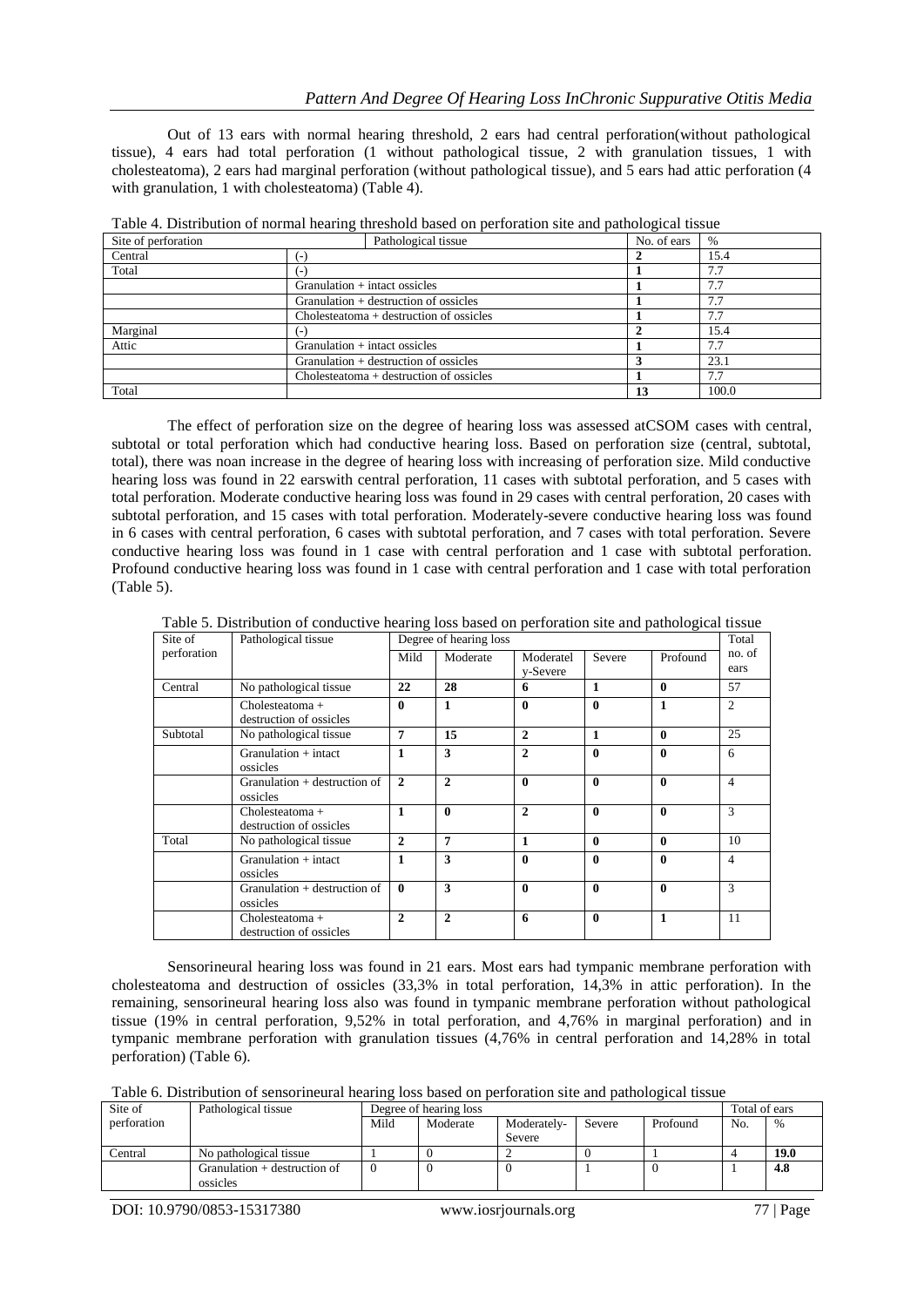| Total    | No pathological tissue                     |          |  |          |    |    | 9.5   |
|----------|--------------------------------------------|----------|--|----------|----|----|-------|
|          | Granulation + intact ossicles              | $\theta$ |  |          |    |    | 4.8   |
|          | Granulation $+$ destruction of             | $\Omega$ |  |          |    |    | 9.5   |
|          | ossicles                                   |          |  |          |    |    |       |
|          | Cholesteatoma + destruction<br>of ossicles | $\Omega$ |  | 0        |    |    | 33.3  |
| Marginal | No pathological tissue                     |          |  |          |    |    | 4.8   |
|          | Cholesteatoma + destruction<br>of ossicles | $\Omega$ |  | $\Omega$ |    |    | 14.3  |
| Total    |                                            |          |  |          | 12 | 21 | 100.0 |

## **IV. Discussion**

There were 208 CSOM patients who came to ENT-Neurotology Outpatient Department of Saiful Anwar Hospital Malang in the period January 1, 2008 - December 31, 2012. 22 patients who had factors which might interfere with the actual results of hearing loss caused by CSOM were excluded. Therefore, further data analysis was performed on 186 patients.

Both sexes were almost equally affected. 55% of patients is female and 45% of patients is male. This is in agreement with another reports.<sup>1</sup>

The majority of patients were among the age group 21-30 years (24,73%) (Table 1). This is very well in agreement with a study by Islam,*et al.*,<sup>1</sup> which reported that the maximum number of patients were in the age group 21-30 years (38,67%). The number of patients commonly decreases as age increases, but that is not shown in this study.

Most patients came after had otorrhea for 2 months until 5 years (53,23%). This is similar to that reported by Akinpelu, *et al*.. <sup>18</sup> Their study reported that most patients came after had otorrhea for 2 months – 5 years. This indicates the increasing public awareness of health issues and hearing disorders that affect their professional or social life so that the patient or the patient's parents immediately seek treatment.

CSOM was more common in one ear/unilateral (67,2%) than both ears/bilateral (32,8%). This is similar to that reported by Akinpelu, *et al.*,<sup>18</sup> which showed that 67,5% of patients had unilateral CSOM and 32,5% of patients had bilateral CSOM.

CSOM tubotympanic type was found in 188 ears (76,11%) and CSOM atticoantral type (with cholesteatoma) was found in 59 ears (23,89%). The number of cholesteatoma cases found in this study was higher than those in the literature which reported that cholesteatoma was found in 10% of CSOM cases.<sup>6</sup>This is because almost half of this study samples (44.62%) were the patients undergoingmastoidectomy surgery. Audiometry examination has not been carried out routinely in all patients with CSOM.

Most of the type of perforation found in this study was central perforation (40,08%). This is approximate to that reported by Akinpelu, *et al.,*<sup>18</sup> which showed that most of the CSOM cases (95,6%) had central perforation.

In CSOM tubotympanic type, most cases had central (51,6%) and subtotal (25%) perforation. This is similar to that reported in the literature.<sup>17</sup> In this study, cholesteatoma was more common in attic (42,73%) and total perforation (47,46%). This is consistent with the literature which reported that cholesteatoma commonly found in attic and marginal perforation. Aquino,*et al.*<sup>19</sup> reported that 59,8% of cholesteatoma cases were found in attic perforation, 13,7% marginal perforation, 13,2% total perforation, and 3,2% central perforation.

In this study, granulation tissues were found in 35 ears (14,17%). Similar finding were reported by Akinpelu,*et al.*.<sup>18</sup> Their study reported that granulation tissues were found in 10% of cases.

Most cases had intact ossicles (73,68%). In the CSOM tubotympanic type, most cases had intact ossicles (89,36%), while in the CSOM atticoantral type, most cases had destruction of ossicles (76,27%). This is consistent with a study by Varshpney,*et al.*,<sup>20</sup> which reported that in most cases with CSOM tubotympanic type had intact ossicles (92,2%), while most cases with CSOM atticoantral type had destruction of ossicles (85%).

The majority pattern of hearing loss in CSOM was conductive hearing loss (59%), followed by mixed hearing loss (27%) and sensorineural hearing loss (8%). 5% of cases had normal hearing. This is the same as reported in the literature.<sup>6, 8, 17</sup>

Normal hearing was found in 13 ears (5%), i.e.: 2 with central perforation(without pathological tissue), 4 with total perforation (1 without pathological tissue, 2 with granulation tissues, 1 with cholesteatoma), 2 with marginal perforation (without pathological tissue), and 5 with attic perforation (4 with granulation, 1 with cholesteatoma).

The normal hearing found in the central and marginal perforation without pathological tissue probably due to a small size of perforation (there was no data about the specified size of perforation). In small perforation, hearing loss is only found at low frequenciesso it can result in hearing threshold between normal limit.<sup>9,</sup> <sup>10</sup>Granulation tissues / cholesteatoma can become sound conductor media<sup>6, 8, 21</sup>so it also can result in normal hearing threshold.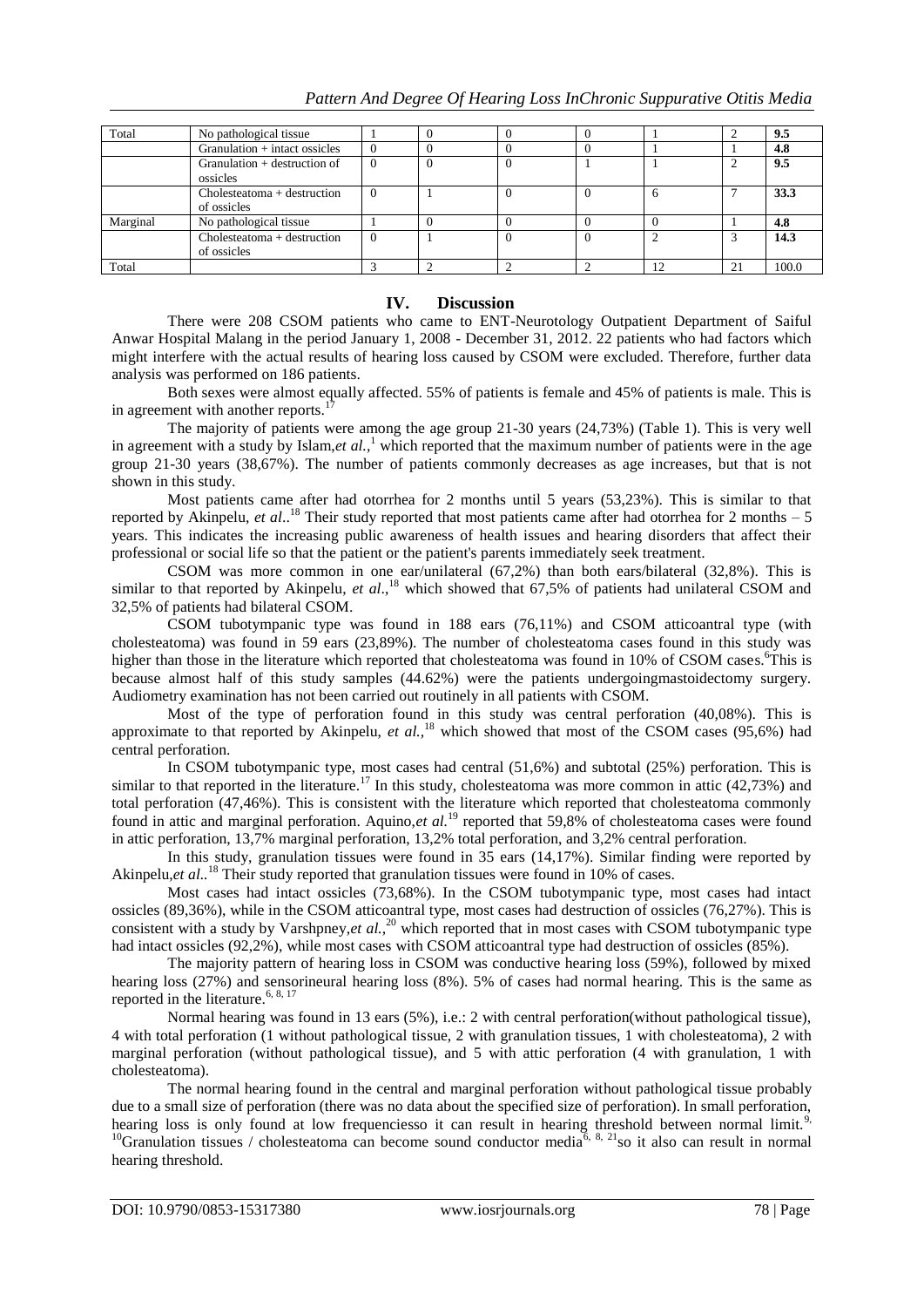Most cases with CSOM tubotympanic type had conductive hearing  $loss(61,17\%)$ , some had mixed hearing loss(28,72%), and few had sensorineural hearing loss(5,85%). This is parallel with that reported by Kumar, *et al.,*<sup>7</sup> which showed that most cases had conductive hearing loss (92,18%) and few had sensorineural hearing loss (7,82%).

The majority degree of hearing loss in CSOM tubotympanic type were moderate (34,57%) and mild (19,68%) conductive hearing loss. This is similar to that reported by Kumar,*et al.,*<sup>7</sup> which showed that most of the CSOM patients had mild and moderate hearing loss.

Most cases with CSOM atticoantral type had conductive hearing loss(50,85%), some had mixed hearing loss(23,73%) and sensorineural hearing loss(16,95%). Most of the CSOM atticoantral type cases had moderately-severe conductive hearing loss (22,03%).

The effect of perforation size on the degree of hearing loss was assessed atCSOM cases with central, subtotal or total perforation which had conductive hearing loss. Based on perforation size (central, subtotal, total), there was noan increase in the degree of hearing loss with increasing of perforation size. Mild conductive hearing loss was mostly found in cases with central perforation. Moderate conductive hearing loss also was mostly found in cases with central perforation.Moderately-severe conductive hearing loss was found equally in cases with central, subtotal, and total perforation. Severe conductive hearing loss was found in 1 case with central perforation and 1 case with subtotal perforation. Profound conductive hearing loss was found in 1 case with central perforation and 1 case with total perforation. This is not in agreement with the literature which mention that the larger the perforation, the more severe hearing loss caused.<sup>6-8, 10</sup>This is probably due to limited data about site of perforation according to quadrant (anterior/posterior/inferior) and specified size of perforation (small, moderate, large) which also has influence on the degree of hearing loss in CSOM.

Sensorineural hearing loss was mostly found intympanic membrane perforation cases with cholesteatoma and destruction of ossicles (47,6%). This is in agreement with a study by Kasliwal, *et al.,*<sup>12</sup> which reported that cholesteatoma and destruction ossicles were significantly associated with sensorineural hearing loss.

Sensorineural hearing loss also was found intympanic membrane perforation cases without pathological tissue (33,28%) and tympanic membrane perforation cases with granulation tissues (19,04%). This is consistent with the literature which mention that sensorineural hearing loss in CSOM can also be caused by mechanical occlusion of oval window due to granulation tissues or pus.<sup>13</sup>

#### **V. Conclusion**

The majority pattern of hearing loss in CSOM was conductive hearing loss, followed by mixed hearing loss and sensorineural hearing loss. Few cases had normal hearing. Normal hearing threshold found in the central and marginal perforation without pathological tissue probably due to the small size of perforation and the role of granulation tissues / cholesteatomaas sound conductor media. Sensorineural hearing loss was mostly found in tympanic membrane perforation cases with cholesteatoma and destruction of ossicles

Most cases with CSOM tubotympanic type had mild and moderate conductive hearing loss. Most cases with CSOM atticoantral type cases also had conductive hearing loss, but with a more severe degree (moderatelysevere conductive hearing loss).

Based on perforation size (central, subtotal, total), there was not an increase in the degree of hearing loss with increasing of perforation size. This is probably due to limited data about the site of perforation according to quadrant (anterior/posterior/inferior) and specified size of perforation (small, moderate, large) which also has influence on the degree of hearing loss in CSOM.

#### **References**

- [1] Islam M, Islam R, Bhuiyan M, Rashid S, And Datta P, Pattern And Degree Of Hearing Loss In Chronic Suppurative Otitis Media, *Bangladesh Journal Of Otorhinolaryngology,16(2)*, 2010, 96-105.
- [2] Monasta L, Ronfani L, Marchetti F, Montico M, Brumatti L, Bavcar A, Et Al, Burden Of Disease Caused By Otitis Media: A Systematic Review And Global Estimates, *Plos One, 7(4)*, 2012, E36226.
- [3] Baumann I, Gerendas B, Plinkert P, And Pratorius M, General And Disease-Specific Quality Of Life In Patients With Chronic Suppurative Otitis Media - A Prospective Study, *Health And Quality Of Life Outcomes*, *9(1),* 2011, 48-53.
- [4] Acuin J, *Chronic Suppurative Otitis Media: Burden Illness And Management Options* (Geneva: Word Health Organization, 2004).
- [5] Djafar Z, Helmi, And Restuti R, Kelainan Telinga Tengah, In Soepardi E, Iskandar N, Bashiruddin J, Restuti RD (Eds.), *Buku Ajar Ilmu Kesehatan Telinga Hidung Tenggorok Kepala & Leher*, 7<sup>th</sup> Ed (Jakarta: Balai Penerbit FKUI, 2007) 64-86.
- [6] Chole R And Nason R, Chronic Otitis Media And Cholesteatoma, In Snow J And Wackym P (Eds.), *Ballenger's Otorhinolaryngology Head And Neck Surgery*, 17<sup>th</sup> Ed (Connecticut: BC Decker Inc, 2009) 217-227.
- [7] Kumar N, Chilke D, And Puttewar M, Clinical Profile Of Tubotympanic CSOM And Its Management With Special Reference To Site And Size Of Tympanic Membrane Perforation, Eustachian Tube Function And Three Flap Tympanoplasty, *Indian Journal Of Otolaryngology And Head & Neck Surgery, 64(1),* 2012, 5-12.
- [8] Helmi, *Otitis Media Supuratif Kronis* (Jakarta: Balai Penerbit FKUI, 2005).
- [9] Moller A, *Hearing: Anatomy, Physiology, And Disorders Of The Auditory System*, 2nd Ed (USA: Elsevier, 2006).
- [10] Pannu K, Chadha S, Kumar D, And Preeti, Evaluation Of Hearing Loss In Tympanic Membrane Perforation, *Indian Journal Of Otolaryngology And Head & Neck Surgery*, *63(3)*, 2011, 208-213.